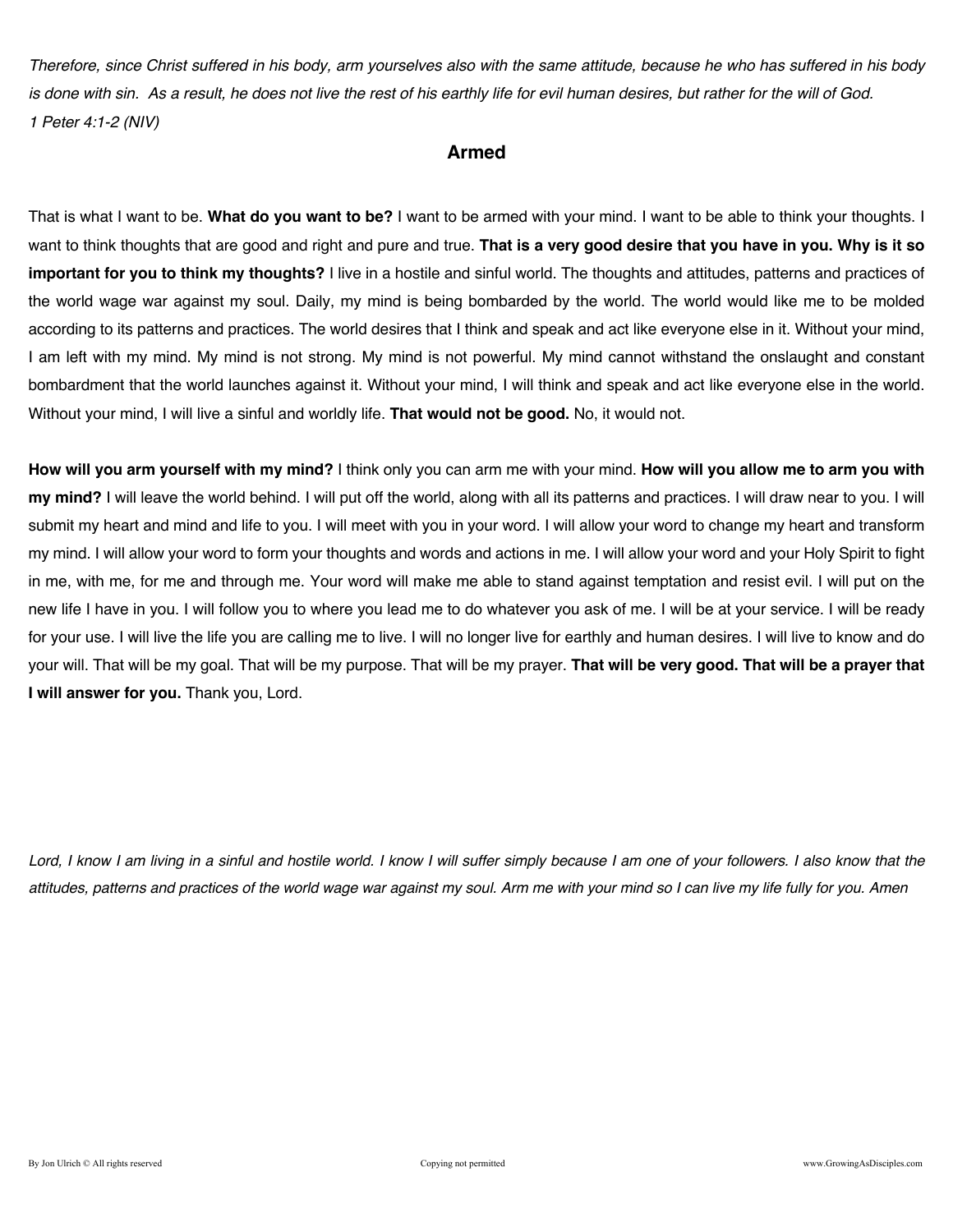### **Becoming Like Christ** *Arm Yourselves*

Therefore, since Christ suffered in his body, arm yourselves also with the same attitude, because he who has suffered in his body is done with sin. As a result, he does not live the rest of his earthly life for evil human desires, but rather for the will of God.

NIV 1 Peter 4:1-2

### **Becoming Like Christ** *Arm Yourselves*

Since therefore Christ suffered in the flesh, arm yourselves with the same way of thinking, for whoever has suffered in the flesh has ceased from sin, so as to live for the rest of the time in the flesh no longer for human passions but for the will of God.

ESV 1 Peter 4:1-2

**Becoming Like Christ** *Arm Yourselves*

So then, since Christ suffered physical pain, you must arm yourselves with the same attitude he had, and be ready to suffer, too. For if you have suffered physically for Christ, you have finished with sin. You won't spend the rest of your lives chasing your own desires, but you will be anxious to do the will of God.

NLT 1 Peter 4:1-2

### **Becoming Like Christ** *Arm Yourselves*

Therefore, since Christ suffered for us in the flesh, arm yourselves also with the same mind, for he who has suffered in the flesh has ceased from sin, that he no longer should live the rest of *his* time in the flesh for the lusts of men, but for the will of God.

NRSV1 Peter 4:1-2

**Becoming Like Christ** *Arm Yourselves*

SO, SINCE Christ suffered in the flesh *for us, for you*, arm yourselves with the same thought *and* purpose [patiently to suffer rather than fail to please God]. For whoever has suffered in the flesh [having the mind of Christ] is done with [intentional] sin [has stopped pleasing himself and the world, and pleases God], So that he can no longer spend the rest of his natural life living by [his] human appetites *and* desires, but [he lives] for what God wills.

AMP 1 Peter 4:1-2

### **Becoming Like Christ** *Arm Yourselves*

Therefore, since Christ has suffered in the flesh, arm yourselves also with the same purpose, because he who has suffered in the flesh has ceased from sin, so as to live the rest of the time in the flesh no longer for the lusts of men, but for the will of God.

### **Becoming Like Christ** *Arm Yourselves*

Since therefore Christ suffered in the flesh, arm yourselves also with the same intention (for whoever has suffered in the flesh has finished with sin), so as to live for the rest of your earthly life no longer by human desires but by the will of God.

NKJV 1 Peter 4:1-2

### **Becoming Like Christ** *Learn To Think*

Since Jesus went through everything you're going through and more, learn to think like him. Think of your sufferings as a weaning from that old sinful habit of always expecting to get your own way. Then you'll be able to live out your days free to pursue what God wants instead of being tyrannized by what you want.

MSG 1 Peter 4:1-2

**Becoming Like Christ** *Have The Same Attitude*

Since Christ suffered and underwent pain, you must have the same attitude he did; you must be ready to suffer, too. For remember, when your body suffers, sin loses its power, and you won't be spending the rest of your life chasing after evil desires but will be anxious to do the will of God.

TLB 1 Peter 4:1-2

**Becoming Like Christ** *Strengthen Yourselves*

Since Christ suffered while he was in his body, strengthen yourselves with the same way of thinking Christ had. The person who has suffered in the body is finished with sin. Strengthen yourselves so that you will live here on earth doing what God wants, not the evil things people want.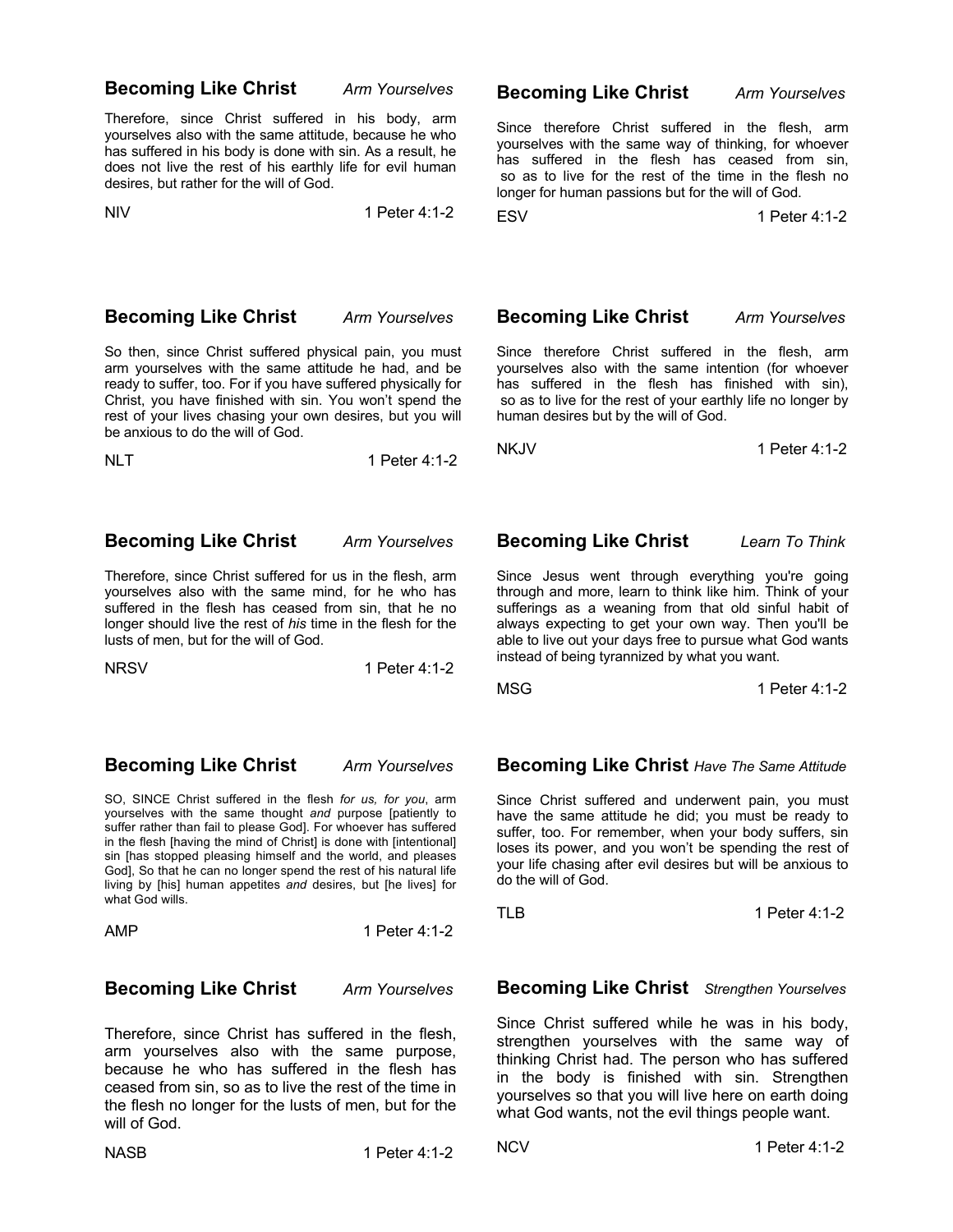# **Arm Yourselves** The Year Week Day Date

**Becoming Like Christ** – 1 Peter 4:1-2 **In Context:** *Read 1 Peter 4*

## **Begin With Prayer:** *Here I am Lord. I Am Listening.*

**Meditating On God's Word:** *(What is God speaking to your heart?)*Therefore, since Christ suffered in his body, arm yourselves also with the same attitude, because he who has suffered in his body is done

### **Considering The Words***: (What words speak to your heart?)*

Therefore, | since Christ | suffered in his body, | arm yourselves also | with the same attitude, | because | he who | has suffered | in his body | is done with sin. | As a result, | he does not live | the rest | of his earthly life | for evil human desires, | but rather | for the will | of God. 1 Peter 4:1-2 (NIV)

### **Praying The Scripture:** *(What prayer from your heart will you write?)*

Lord, I know I am living in a sinful and hostile world. I know I will suffer simply because I am one of your followers. I also know that the attitudes, patterns and practices of the world wage war against my soul. Arm me with your mind so I can live my life fully for you. Amen

 $\_$  . The contribution of the contribution of  $\mathcal{L}_1$  ,  $\mathcal{L}_2$  ,  $\mathcal{L}_3$  ,  $\mathcal{L}_4$  ,  $\mathcal{L}_5$  ,  $\mathcal{L}_6$  ,  $\mathcal{L}_7$  ,  $\mathcal{L}_8$  ,  $\mathcal{L}_9$  ,  $\mathcal{L}_1$  ,  $\mathcal{L}_2$  ,  $\mathcal{L}_3$  ,  $\mathcal{L}_5$  ,  $\mathcal{L}_6$  ,  $\mathcal{L}_$  $\_$  , and the set of the set of the set of the set of the set of the set of the set of the set of the set of the set of the set of the set of the set of the set of the set of the set of the set of the set of the set of th

\_\_\_\_\_\_\_\_\_\_\_\_\_\_\_\_\_\_\_\_\_\_\_\_\_\_\_\_\_\_\_\_\_\_\_\_\_\_\_\_\_\_\_\_\_\_\_\_\_\_\_\_\_\_\_\_\_\_\_\_\_\_\_\_\_\_\_\_\_\_\_

### **What It Means:** *(What questions speak to your heart?) (Suggested questions for small group discussion are in bold)*

What does it mean to arm yourself with the mind of Christ? **How are you thinking and acting differently because your mind is aligned with the mind of Christ?** How are you now no longer living for your own comfort and pleasure because you have the mind of Christ? When have you suffered simply because you were living as a follower of Christ, in a sinful and hostile world? **How are the attitudes, patterns and practices of this world attempting to wage war against your soul?** How has it become the utmost and highest desire of your life to know and do the will of God? **How are you denying the desires of your flesh so you can live according to the Spirit?**

 $\_$  , and the contribution of the contribution of  $\mathcal{L}$  , and  $\mathcal{L}$  , and  $\mathcal{L}$  , and  $\mathcal{L}$  , and  $\mathcal{L}$  , and  $\mathcal{L}$  , and  $\mathcal{L}$  , and  $\mathcal{L}$  , and  $\mathcal{L}$  , and  $\mathcal{L}$  , and  $\mathcal{L}$  , and  $\mathcal{L$  $\_$  . The contribution of the contribution of  $\mathcal{L}_1$  ,  $\mathcal{L}_2$  ,  $\mathcal{L}_3$  ,  $\mathcal{L}_4$  ,  $\mathcal{L}_5$  ,  $\mathcal{L}_6$  ,  $\mathcal{L}_7$  ,  $\mathcal{L}_8$  ,  $\mathcal{L}_9$  ,  $\mathcal{L}_1$  ,  $\mathcal{L}_2$  ,  $\mathcal{L}_3$  ,  $\mathcal{L}_5$  ,  $\mathcal{L}_6$  ,  $\mathcal{L}_$ \_\_\_\_\_\_\_\_\_\_\_\_\_\_\_\_\_\_\_\_\_\_\_\_\_\_\_\_\_\_\_\_\_\_\_\_\_\_\_\_\_\_\_\_\_\_\_\_\_\_\_\_\_\_\_\_\_\_\_\_\_\_\_\_\_\_\_\_\_\_\_  $\_$  , and the contribution of the contribution of  $\mathcal{L}$  , and  $\mathcal{L}$  , and  $\mathcal{L}$  , and  $\mathcal{L}$  , and  $\mathcal{L}$  , and  $\mathcal{L}$  , and  $\mathcal{L}$  , and  $\mathcal{L}$  , and  $\mathcal{L}$  , and  $\mathcal{L}$  , and  $\mathcal{L}$  , and  $\mathcal{L$ 

\_\_\_\_\_\_\_\_\_\_\_\_\_\_\_\_\_\_\_\_\_\_\_\_\_\_\_\_\_\_\_\_\_\_\_\_\_\_\_\_\_\_\_\_\_\_\_\_\_\_\_\_\_\_\_\_\_\_\_\_\_\_\_\_\_\_\_\_\_\_\_

\_\_\_\_\_\_\_\_\_\_\_\_\_\_\_\_\_\_\_\_\_\_\_\_\_\_\_\_\_\_\_\_\_\_\_\_\_\_\_\_\_\_\_\_\_\_\_\_\_\_\_\_\_\_\_\_\_\_\_\_\_\_\_\_\_\_\_\_\_\_\_

### **Living It Out:** *(What action step is God guiding your heart to take?)*

Arm yourself with the Mind of Christ so that you will be able to live for the Lord in a sinful and hostile world.

### **Seeing It Happen:** *(What are you trusting God for in your heart?)*

Have faith that having the mind of Christ will arm you with the ability to live for Him in a sinful and hostile world.

Share with another person or your small group how being armed with the mind of Christ has helped you to live for Him.

Adoration… \_\_\_\_\_\_\_\_\_\_\_\_\_\_\_\_\_\_\_\_\_\_\_\_\_\_\_\_\_\_\_\_\_\_\_\_\_\_\_\_\_\_\_\_\_\_\_\_\_\_\_\_\_\_\_\_\_\_\_\_\_\_\_\_\_\_\_\_\_\_\_\_\_\_\_\_\_\_\_ Thanksgiving...  $\textsf{Confession...}\qquad \qquad \underline{\hspace{2.5cm}}$ Intercession...

By Jon Ulrich © All rights reserved examples are compared comparing comparing the comparing of permitted www.GrowingAsDisciples.com

with sin. As a result, he does not live the rest of his earthly life for evil human desires, but rather for the will of God. 1 Peter 4:1-2 (NIV)

\_\_\_\_\_\_\_\_\_\_\_\_\_\_\_\_\_\_\_\_\_\_\_\_\_\_\_\_\_\_\_\_\_\_\_\_\_\_\_\_\_\_\_\_\_\_\_\_\_\_\_\_\_\_\_\_\_\_\_\_\_\_\_\_\_\_\_\_\_\_\_ \_\_\_\_\_\_\_\_\_\_\_\_\_\_\_\_\_\_\_\_\_\_\_\_\_\_\_\_\_\_\_\_\_\_\_\_\_\_\_\_\_\_\_\_\_\_\_\_\_\_\_\_\_\_\_\_\_\_\_\_\_\_\_\_\_\_\_\_\_\_\_

**Close With Prayer:** *Quiet Yourself Before The Lord Pause And Offer Prayers Of… With An Attitude Of Faith Listen To What The Lord Wants To Say To You*

\_\_\_\_\_\_\_\_\_\_\_\_\_\_\_\_\_\_\_\_\_\_\_\_\_\_\_\_\_\_\_\_\_\_\_\_\_\_\_\_\_\_\_\_\_\_\_\_\_\_\_\_\_\_\_\_\_\_\_\_\_\_\_\_\_\_\_\_\_\_\_

 $\_$  , and the contribution of the contribution of  $\mathcal{L}$  , and  $\mathcal{L}$  , and  $\mathcal{L}$  , and  $\mathcal{L}$  , and  $\mathcal{L}$  , and  $\mathcal{L}$  , and  $\mathcal{L}$  , and  $\mathcal{L}$  , and  $\mathcal{L}$  , and  $\mathcal{L}$  , and  $\mathcal{L}$  , and  $\mathcal{L$ 



Petition… \_\_\_\_\_\_\_\_\_\_\_\_\_\_\_\_\_\_\_\_\_\_\_\_\_\_\_\_\_\_\_\_\_\_\_\_\_\_\_\_\_\_\_\_\_\_\_\_\_\_\_\_\_\_\_\_\_\_\_\_\_\_\_\_\_\_\_\_\_\_\_\_\_\_\_\_\_\_\_

 $\_$  , and the contribution of the contribution of  $\mathcal{L}$  , and  $\mathcal{L}$  , and  $\mathcal{L}$  , and  $\mathcal{L}$  , and  $\mathcal{L}$  , and  $\mathcal{L}$  , and  $\mathcal{L}$  , and  $\mathcal{L}$  , and  $\mathcal{L}$  , and  $\mathcal{L}$  , and  $\mathcal{L}$  , and  $\mathcal{L$  $\_$  . The contribution of the contribution of  $\mathcal{L}_1$  ,  $\mathcal{L}_2$  ,  $\mathcal{L}_3$  ,  $\mathcal{L}_4$  ,  $\mathcal{L}_5$  ,  $\mathcal{L}_6$  ,  $\mathcal{L}_7$  ,  $\mathcal{L}_8$  ,  $\mathcal{L}_9$  ,  $\mathcal{L}_1$  ,  $\mathcal{L}_2$  ,  $\mathcal{L}_3$  ,  $\mathcal{L}_5$  ,  $\mathcal{L}_6$  ,  $\mathcal{L}_$